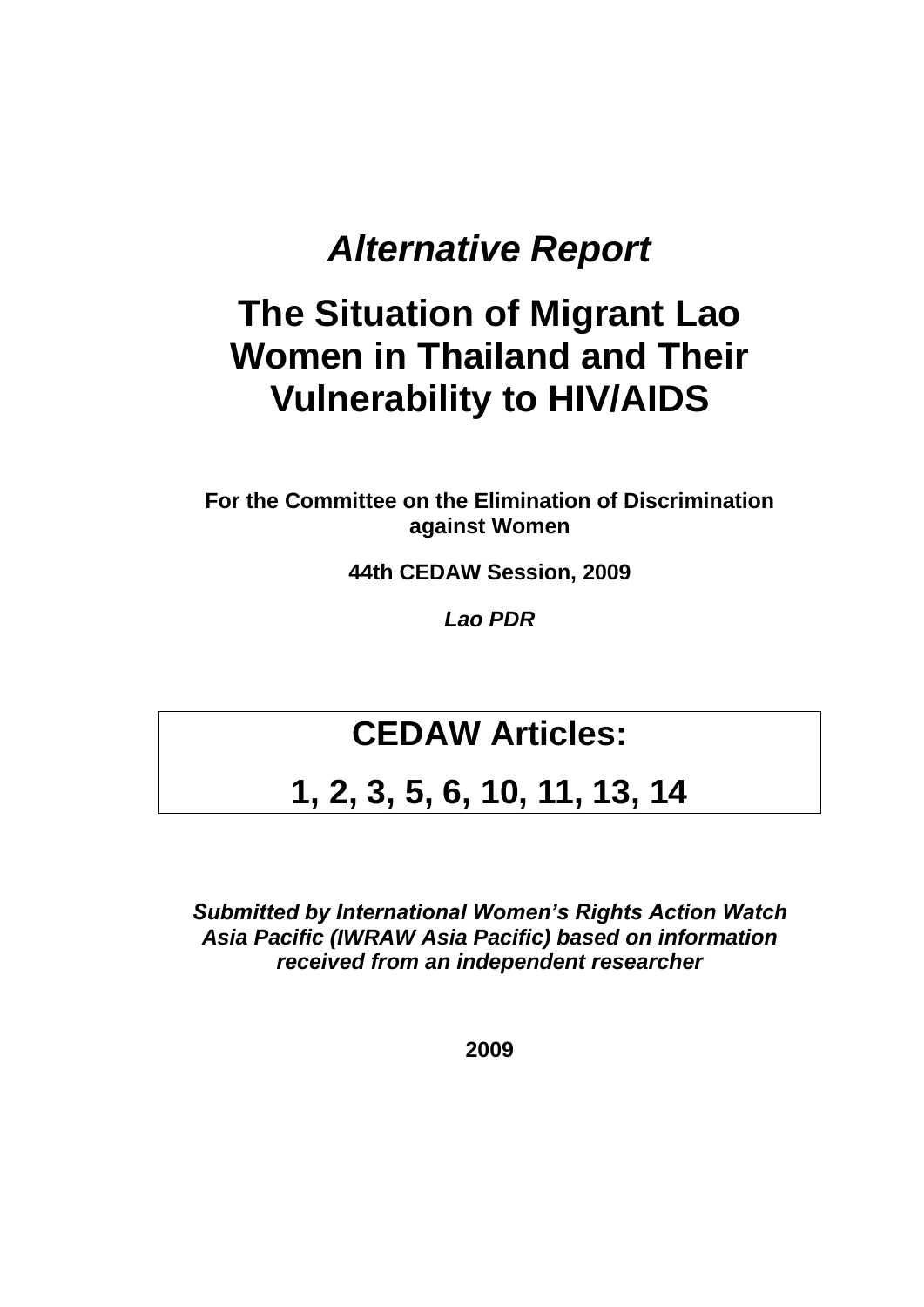# **HIV/AIDS problem of migrants from Laos in Thailand**

#### **1. Introduction**

Seeking for the better of life is the human wants, and migration is one of the choices for the peoples who living in less developing country is to migrate to better developed country and sometimes it becomes worse. Mostly, Lao migrants are in Thailand where is the better place and more understandable about languages, traditions and the feelings but still limited on access heath care service and information related to vulnerability to HIV/AIDS, contagious diseases and other heath problems by their survival struggle in earning *"golden dream income"*. Mostly, migrants are from rural area perceive their tenuous legal status and many treats that limited to accessing to healthcare services and legal mechanisms, migrants endure poor working and living conditions without being able to receive suitable treatment for related health conditions.

*"The health status of migrants in Thailand is influenced by the health conditions they confront in Laos. In addition, low GDP, the three source countries have poor health systems that provide only limited treatment and preventative health. There is also an AIDS epidemic in Laos, for migrants that come to Thailand are known to have high prevalence rates of HIV. Migrants' health may also be compromised by exposure to contagious diseases, such as drug-resistant strains of malaria, at border areas where many surreptitiously enter Thailand. Yet, the work and living conditions they endure in Thailand have the greatest impact on migrants' health". (Prevention of HIV/AIDS Among Migrant Workers in Thailand project. Raks Thai Foundation, 2006)*

This report will describe the factors affected to Lao migrants' health in Thailand, exploring work and living conditions, structural threats to healthcare services, and issues of emotional well-being and human rights. The goal of the report is to show that migrants' healthcare services in Thailand is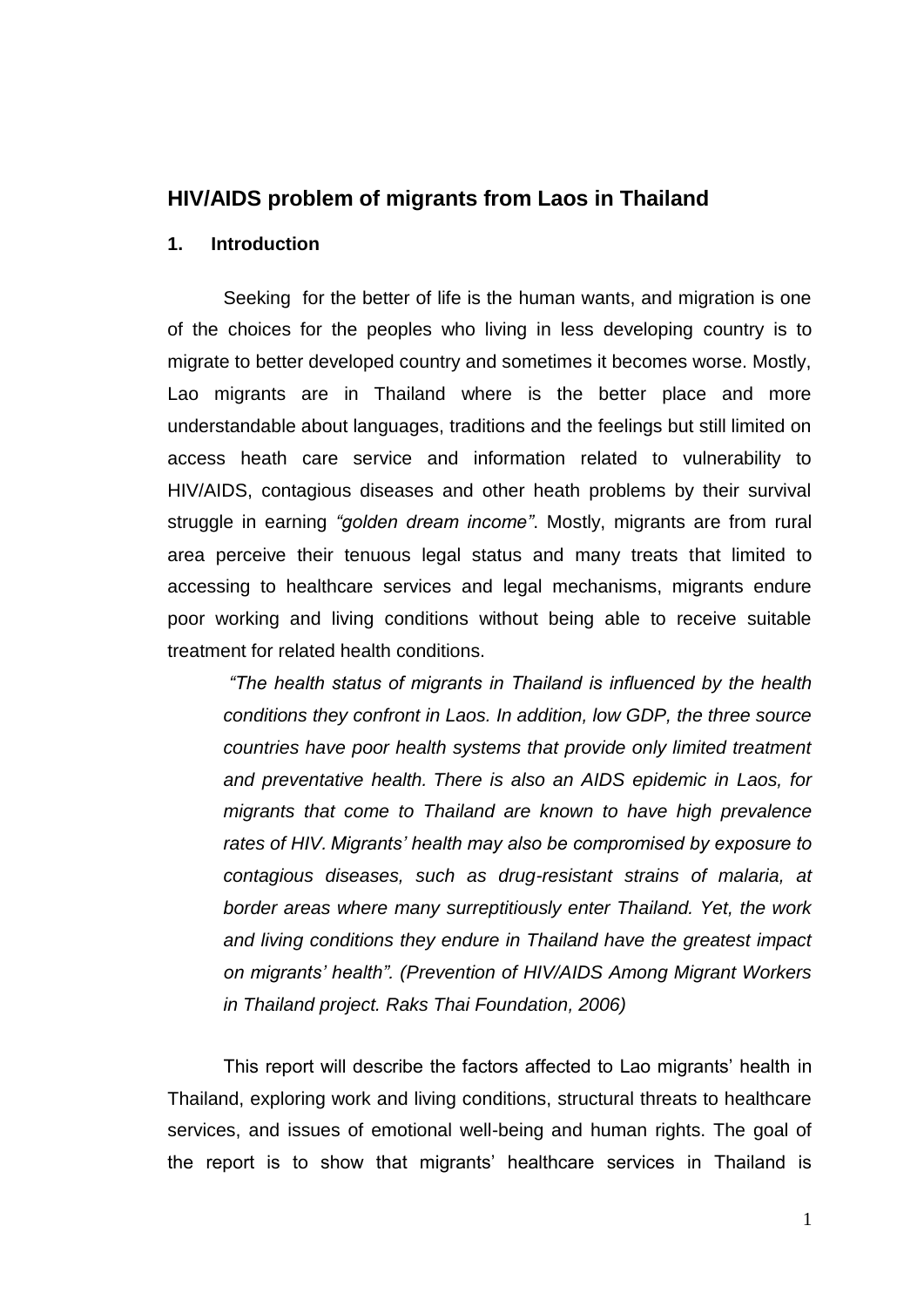necessarily affected by various factors that are out of their control, such as unsanitary work and living conditions and the limited to access health information and services. Accordingly, this report lays out the argument that both registered and unregistered migrants' inability to obtain basic rights, which is granted explicitly to registered migrants but untenable due to practical threat, is what most negatively influences their health, and results in increased vulnerability to health problems and HIV/AIDS.

My paper aims to (1) study attitudes, factors and the risk of Lao migrants with HIV/AIDS in Thailand. (2) Study the rights of Lao migrants accessing to healthcare services related to HIV/AIDS problem in Thailand.

## **2. Literature and back ground**

### *2.1 Background of Laos*

Laos is located in Southeast Asia, as a landlocked country with a population 6,677,534 people (National Statistic, 2008) with its diverse ethnic groups and believes. It has an area of 236,800 square kilometers, sharing border with China in the north, Thailand and Burma in the west, Vietnam in the east and Cambodia in the south. Laos today is the poorest condition to access all kinds of economic, absorbing information and living standard in the regions of the Southeast Asia.



 *Figure 1. Map of Laos*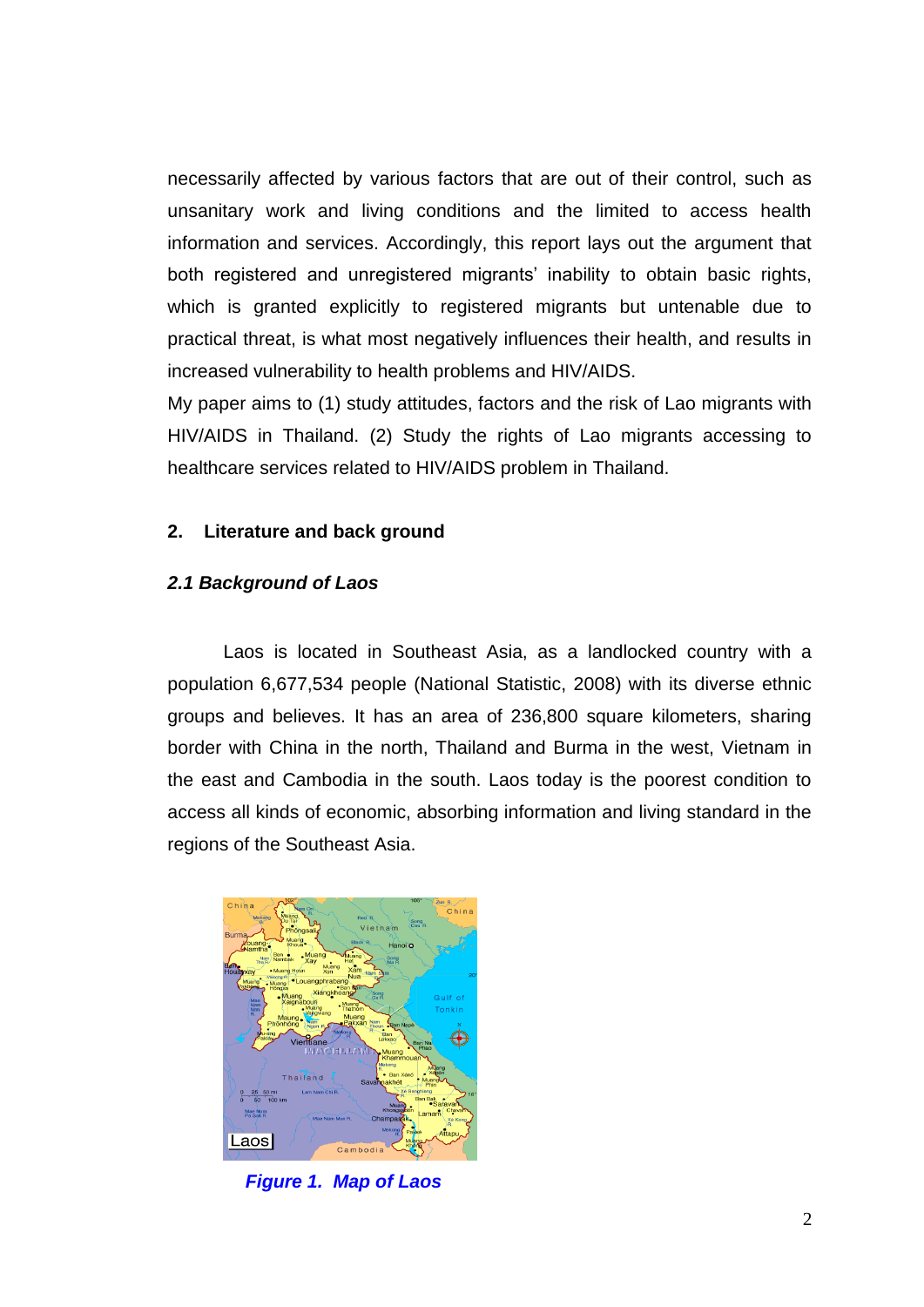#### *2.2 Social and economic factors related to migrants*

According to the National Statistic Center (NSC) of Laos, the Gross Domestic Products (GDP) is increasing but still under the list of a poor economic country (GDP in 2008 is US\$ 450 per capita). Comparing to Thailand, Laos' economic is too low by the average Gross National Product (GNP) per Head of Laos is one in seven of Thailand (NSC, 2008). This situation of economic attracts Lao peoples in rural area to migrate to Thailand increasingly with more preferable of conditions of long cross border, traditions and language. In Thailand the number of population is increasing 0.8 percent per year but Laos it is 2.2 percent per year. Moreover, the number of people from age 15 – 39 is not increasing in Thailand but in Laos is increasing up to 3



*Figure 2.Young girls crossing into Thailand*

percent per year. 70 percent of those people are based in the rural area and most of those people have low income. All of them are do not have paid jobs and also the jobs in Laos are not available for all people and there is very low pay for wage labor (<2,000 Baht/month). These are the causes to make many people dream to work in Thailand.

However, economics is not the only factors that push Lao migration. Other factors are related to migration issue such as lacking of social services, education, health and environment of economy. Furthermore, the transportation from Laos to Thailand is very easy and both countries have long distance shared border along the Mekong River. Migration has many choices for border crossing such as by boat, car and etc (they pay only 10,000 Baht for the broker and they can go to the workplace safely). (Migration cross border from Burma, Laos and Cambodia to Thailand)

Although, Thai employers pay low salaries to them, when compared to Lao kip (LAK) the Thai salary is better, they can earn from their work in Thailand at least 2,000 – 3,000 Baht a month or over.

[Map Foundation, report 2007 for illegal migrant in Kornkaen]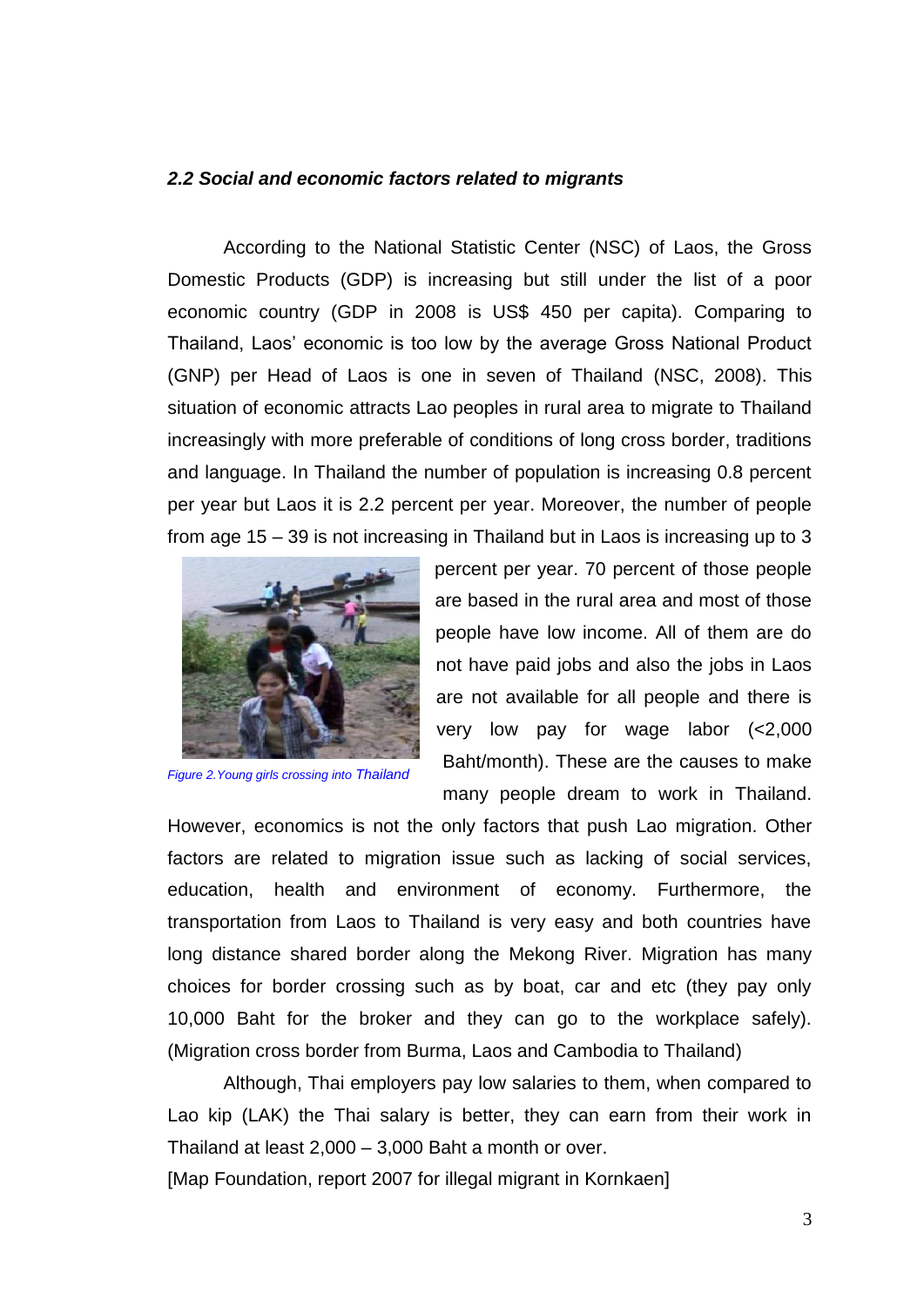In case of earning 3,000 Baht a month it equals 750,000 LAK (Rate exchange 2008) and enough for their using in each month. In some cases of the women working in service industry they can earn up to 20,000 – 30,000 Baht a month depending on each case. The money can assist their family's living conditions to be better such as they have a new bike, TV, refrigerator, etc. This is a good chance for the brokers to take the young women from the remote areas to Thailand by the way deceive both parents and children. Because both parents and children do not have access to information and have low education, they believe that if they have chance to work in Thailand their children will earn more money. This issue is the big problem that Lao young women vis-à-vis a few years ago and continues until nowadays. The number of trafficked persons and illegal migrants returned to Laos are increasing more and more in each year from 2001 to 2007. That means the number of migrants entry to Thailand is also increasing. Because the number of they found is less than the number of they are not found.

*"About ten percent of the Lao labor force works in Thailand at the moment. There are at least 200,000 Lao workers in Thailand, of which 55% are women. However, the overall number may be as high as 300,000 migrants. Labor exports in recent years may have been the largest Lao export of all. The majority of migrants come from rural areas and almost all are ethnic Lao Loom, most of them aged between 17 to 25 years old".*

*(National Statistics Centre – National Human Development Reporting Project, 2006)*

"See the numbers of trafficked persons repatriated in the table below"

| Year                         | 2001-2004 | 2005 | 2006 | 2007 |
|------------------------------|-----------|------|------|------|
| Number of trafficked persons | 288       | 245  | 259  | 264  |
| repatriated                  |           |      |      |      |

*The numbers in the table is only the data from the United Nations Inter Agency Project on Human Trafficking collected; in fact nobody knows exactly how many people and believes that the real number is higher than this.* 

**[**United Nations Inter-Agency Project on Human Trafficking (UNIAP): Phase III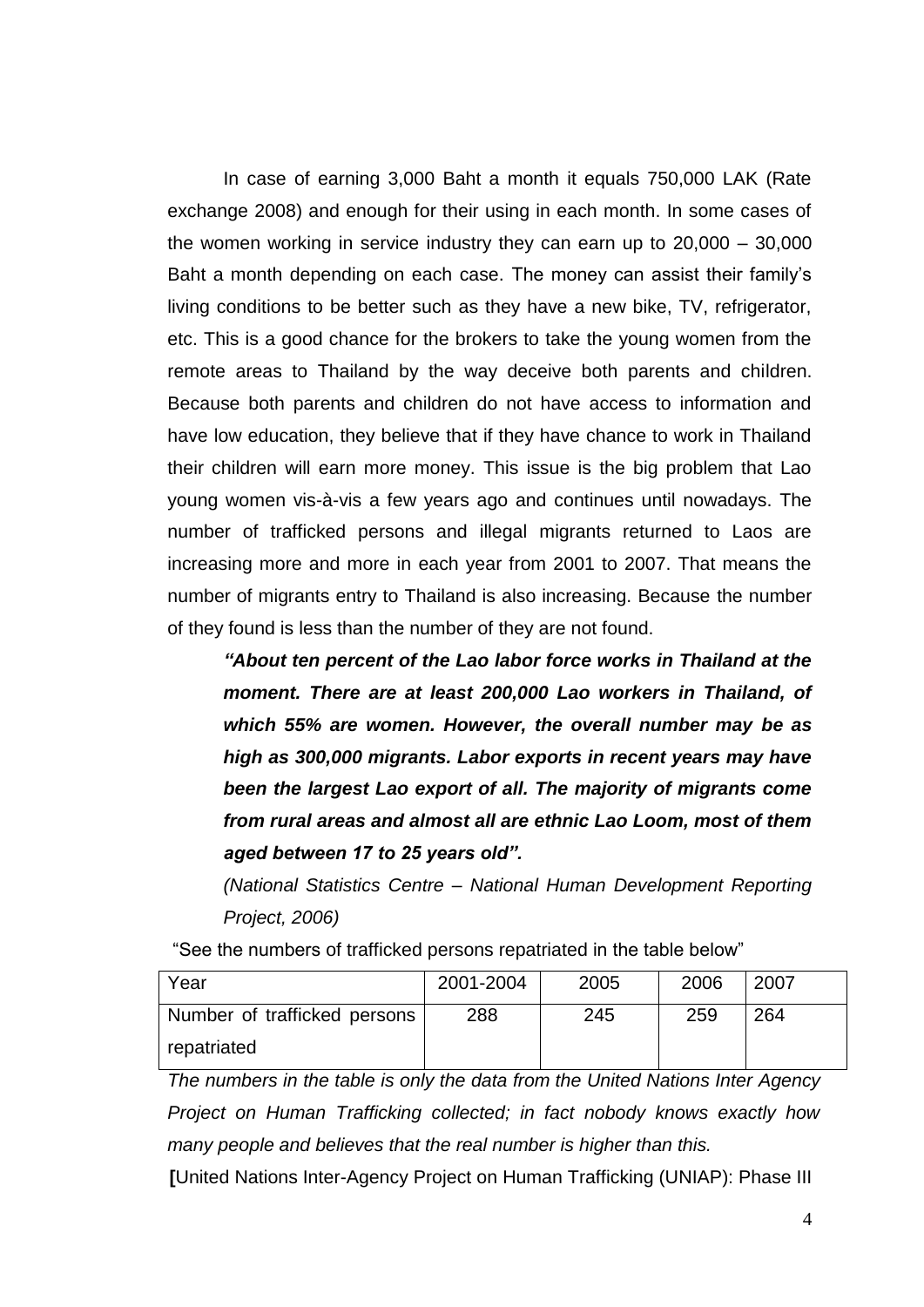#### VIENTIANE, LAO PDR MARCH 2008 (v. 1.0)]

In conclusion of this part, the migrants to Thailand can be divided into 3 groups such as legal migrant worker, illegal migrant worker and human trafficking. In 2007, the number of Lao migrants in Thailand (number of Lao migrants in Thailand in the year 2007, who are qualified to continue their work permit and nationality proven) is 51,336 people. "Study report on the monitoring and evaluation the administration of foreigner labor with Burmese, Lao and Cambodia, 2007". It is estimated that the 3 groups of Laos' migrants living in Thailand in 2008 totals up to 300,000 people because in 2005 Laos migrants working and living in Thailand were about 300,000 people (Asia Pacific Migration Research, 2007). The report said that who are legal workers and have work permit (pink card) can have access to health care services the same Thai workers but they must pay 600 Baht for service fees and 1,300 Baht for health insurance.

The study concludes that "Most if not all of migrants in the region are driven to work out side their country largely for economic reasons. Migrants from Lao are among the low-skilled labor force in Thailand, where most of them are in the young age group and have very low education levels (about 50 percent attended only primary school) most of them are involved in 3D jobs (Dirty, Dangerous and Difficult). The health impacts among the migrants are wide-ranged from physical to mental health, communicable to noncommunicable diseases. Substandard and unfavorable living conditions significantly affect the physical and mental well being of migrant and their families. Their health seeking behavior may be affected by social, culture and language barriers, their legal or illegal status in the host country lack of money and mistrust in the health care service. Lack of safety and poor occupational health practice at the migrant workplace in many countries are observed. 50 percent of the total migrants are women. They have limited access to health and social services, particularly the undocumented and women and children in all phases of the migrant's process. And lastly, although they are recent positive steps, migrants and mobile population still fall outside most national health policies."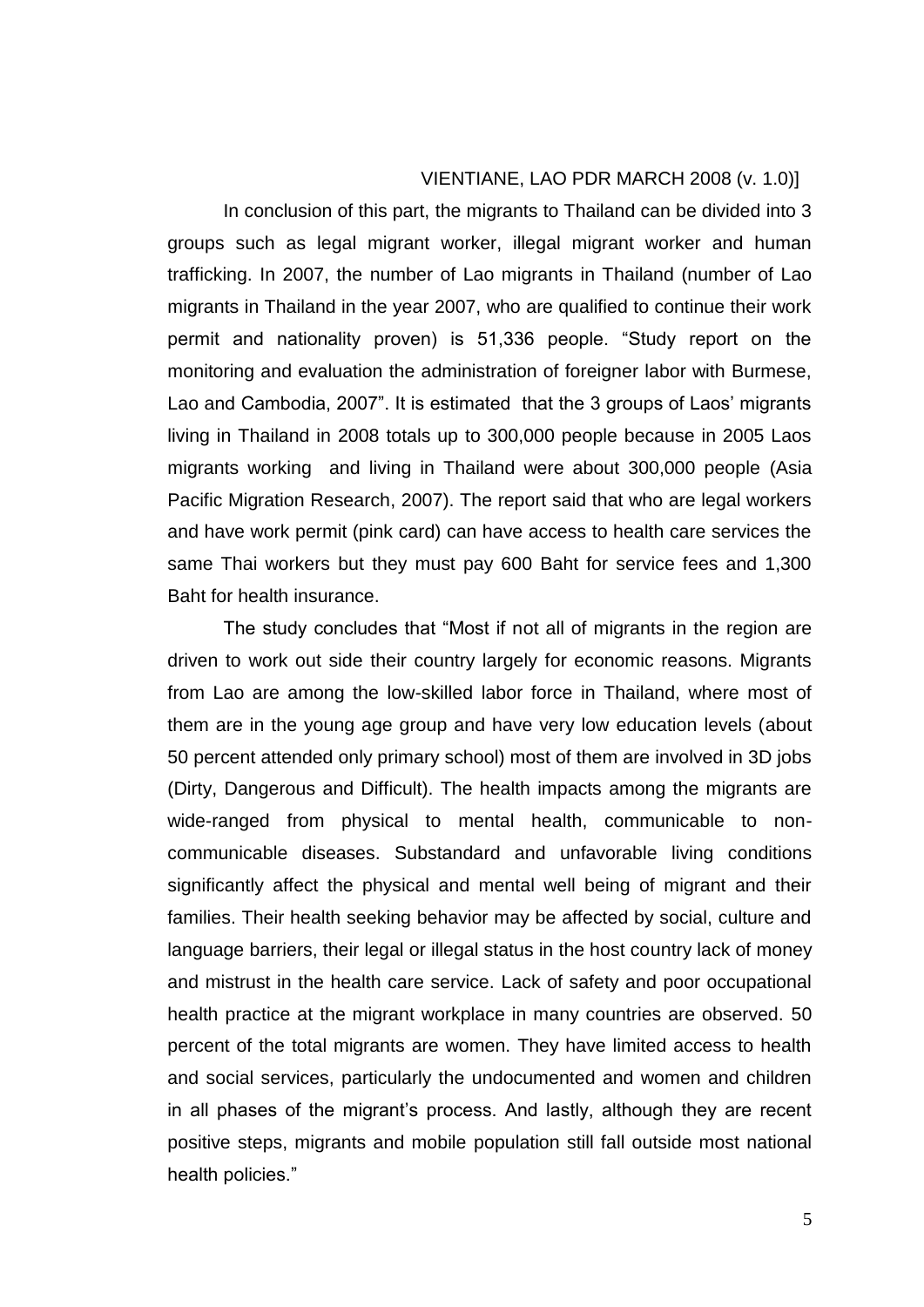### *[Migrant and Impacts on Health, Women and Children (16 November, 2007)*

The issue that concerns this author is health problems for illegal workers because they have no rights to accessing to healthcare service and most of the Lao migrants belong to this group. They are have more pressure from the environment such as bad living conditions, no health checkup, low pay from their employer, poor food and drink etc. These are risk factors for infection diseases such as malaria, diarrhea, tuberculosis (TB), Sexuality Transmitted Infection (STI) and HIV/AIDS.

My report I will describe only the HIV/AIDS issue and the risk of migrants to HIV/AIDS and the rights of migrants to accessing to health care services.

# **2.3 Current status of health (HIV/AIDS) in the global, GMS countries and Laos**

By the end of 2007, estimated 33 million people in the world were living with HIV/AIDS, including 14.1 million women and 1.6 million children. In South and Southeast Asia 4,200,000 people living with HIV, women 1,500,000 people and children 98,000 people and the Mekong Region counties estimate people living with HIV/AIDS as follow:

| Country      | <b>Estimate</b> | % of women | Deaths in 2007 |
|--------------|-----------------|------------|----------------|
| Thailand     | 610,000         | 42%        | 31,000         |
| <b>Burma</b> | 240,000         | 42%        | 24,000         |
| Cambodia     | 75,000          | 29%        | 6,900          |
| China        | 700,000         | 29%        | 39,000         |
| Vietnam      | 290,000         | 27%        | 20,000         |
| Lao PDR      | 5,500           | 24%        | < 100          |

The increasing of the HIV/AIDS infection among Lao population also cause from the majority of Lao male workers, between the age of 15 and 49 years old, trend to have unused condom for sex. Lao officials estimate that the number of people get infected will reach 50,000 by 2015.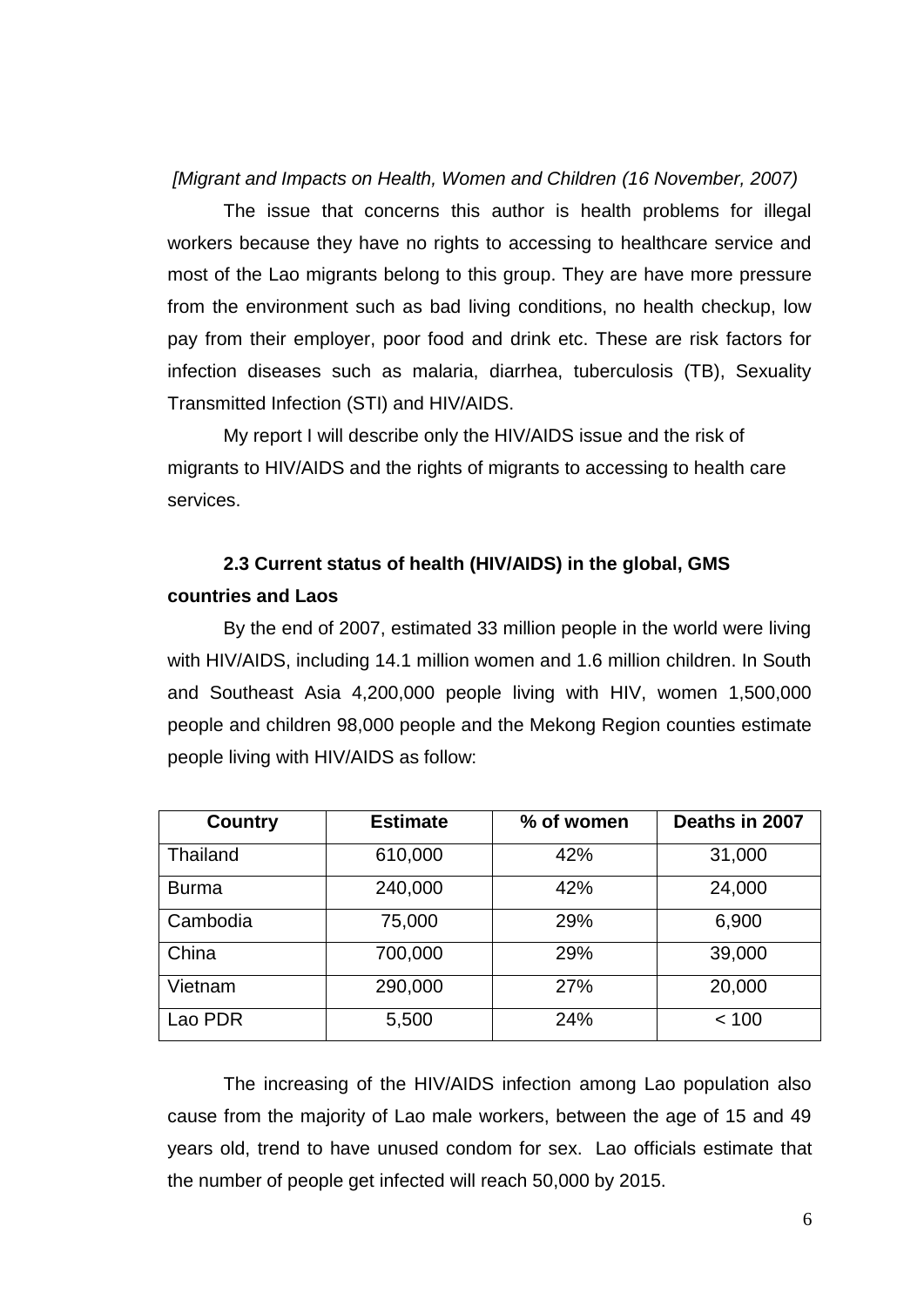The impact of the movement of people on the spread of is both HIV/AIDS obvious and complex. The relationships between population migration and situations of risk that lead to HIV/AIDS infections are well documented. People, particularly those from rural and low-income communities and countries that are economically disadvantaged are becoming increasingly attracted by the diverse offerings of the cities in economically booming areas. Increasing migration between countries throughout Asia has raised a wide-range of critical and complex issues. The massive influx of migrants from Laos into Thailand is one of the largest migrant populations in Mekong Region. All the migrants are very high risk of sexual transmission disease because more migrants are illegal. Some of them work as a prostitute and mysterious under protection with employer, in some case female migrants were rape and sexual harassment by their employer.

It was estimated that **5,500** people in Laos living with HIV/AIDS by the end of 2007**.** Estimated **24%** of HIV cases (5,500) that occurred among women (ages 15-49) by the end of 2007. Of which <100 were deaths due to AIDS (Statistic of 2007)

*"Women are particularly vulnerable to HIV infection because of unprotected sexual relationships with infected male partners, untreated sexual transmission disease (STDs) and transfusion of infected blood after childbirth because of anemia or poor antenatal care. Laos's HIV epidemic has components attributable to multiple risks and vulnerabilities: needle sharing among the large population of heroin injectors; unsafe blood supply and lack of universal precautions in health care settings; heterosexual transmission facilitated by a growing sex industry, trafficking of Lao women and girls into regional sex industry, untreated STDs, very low condom use and availability, and lack of sexual health information. HIV/AIDS education, drug treatment and care programs remain inadequate and under sourced. The lack of both individual and community awareness of common health problems is alarming". (Perception and experiences of sexual violence by female migrant sex worker from Laos)*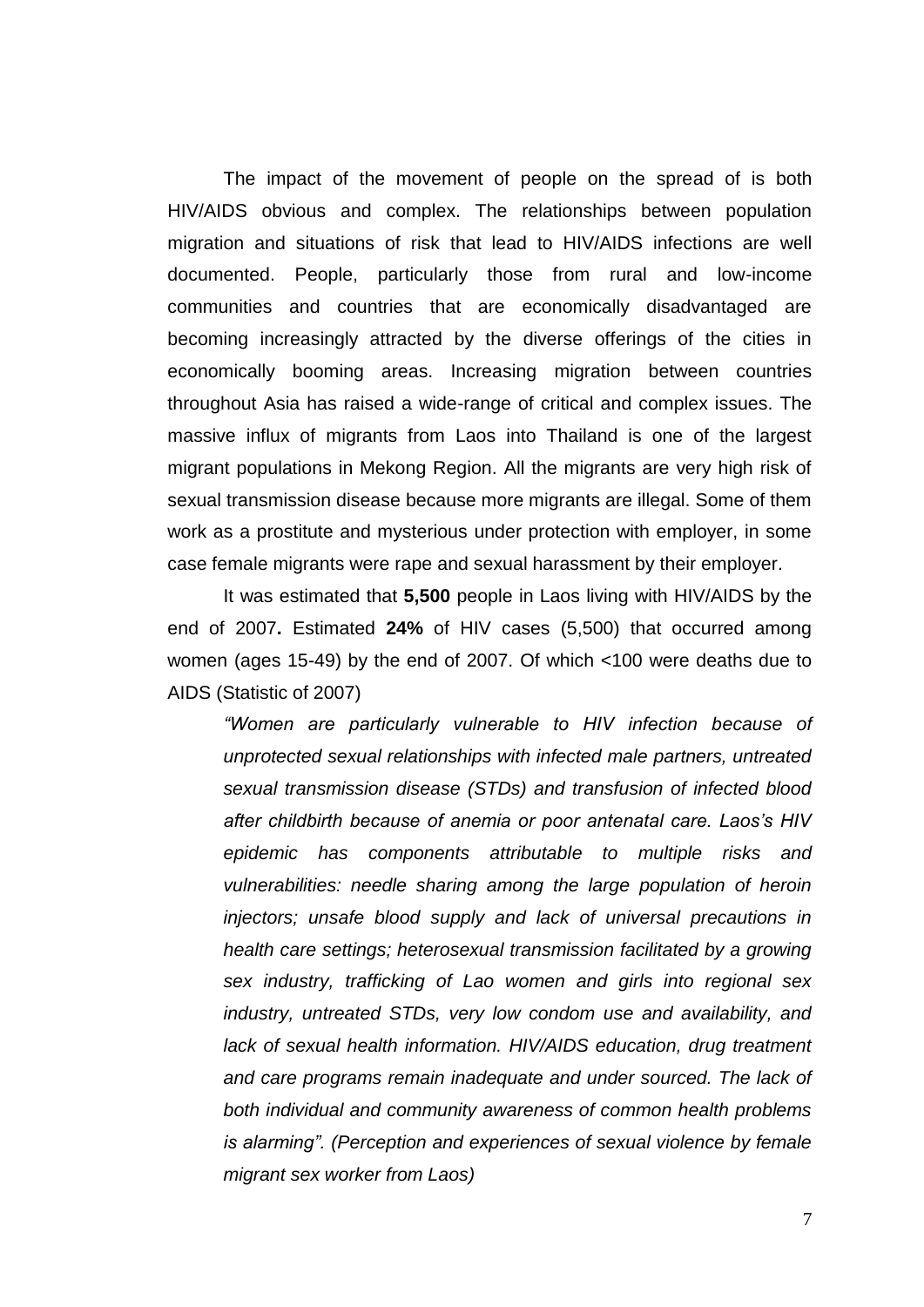### *2.4 Variables of Lao's migrant vulnerability to HIV/AIDS*

The following is the results from my interviews Lao migrants in Bangkok, Thailand using 3 days (January  $6 - 8$ , 2008) from 5 differences places like restaurants, construction site, factories, market and massage shop included 8 illegal migrants work at the small factory in Korat.



Interviewing Lao's migrant in Bangkok, Thailand. Jan 08, 2009



Yang Lao's migrant in Bangkok, Thailand

#### **a. Living Conditions**

Under status of migration that would include the legal entry, poor living conditions and access the properly connecting living arrangement where bringing up health problems. Normally, employers provide migrant workers with living lodging that they must pay rent for as part of the work arrangement. On the other hand, this preparation is comfortable for migrants, as they don't have to concern about transportation paying and being exposed in public. For example, migrants work at factory in Korat and Bangkok. Nevertheless, in many cases this preparation also leads to health problems.

"*Employers who provide residence for their migrant workforce often charge exorbitant rates and skimp on the quality of the facilities provided such as water, electricity, etc. The limited accommodation and/or the cost of rent forces migrants, many with families, to live in overcrowded, unsanitary conditions with poor ventilation, where*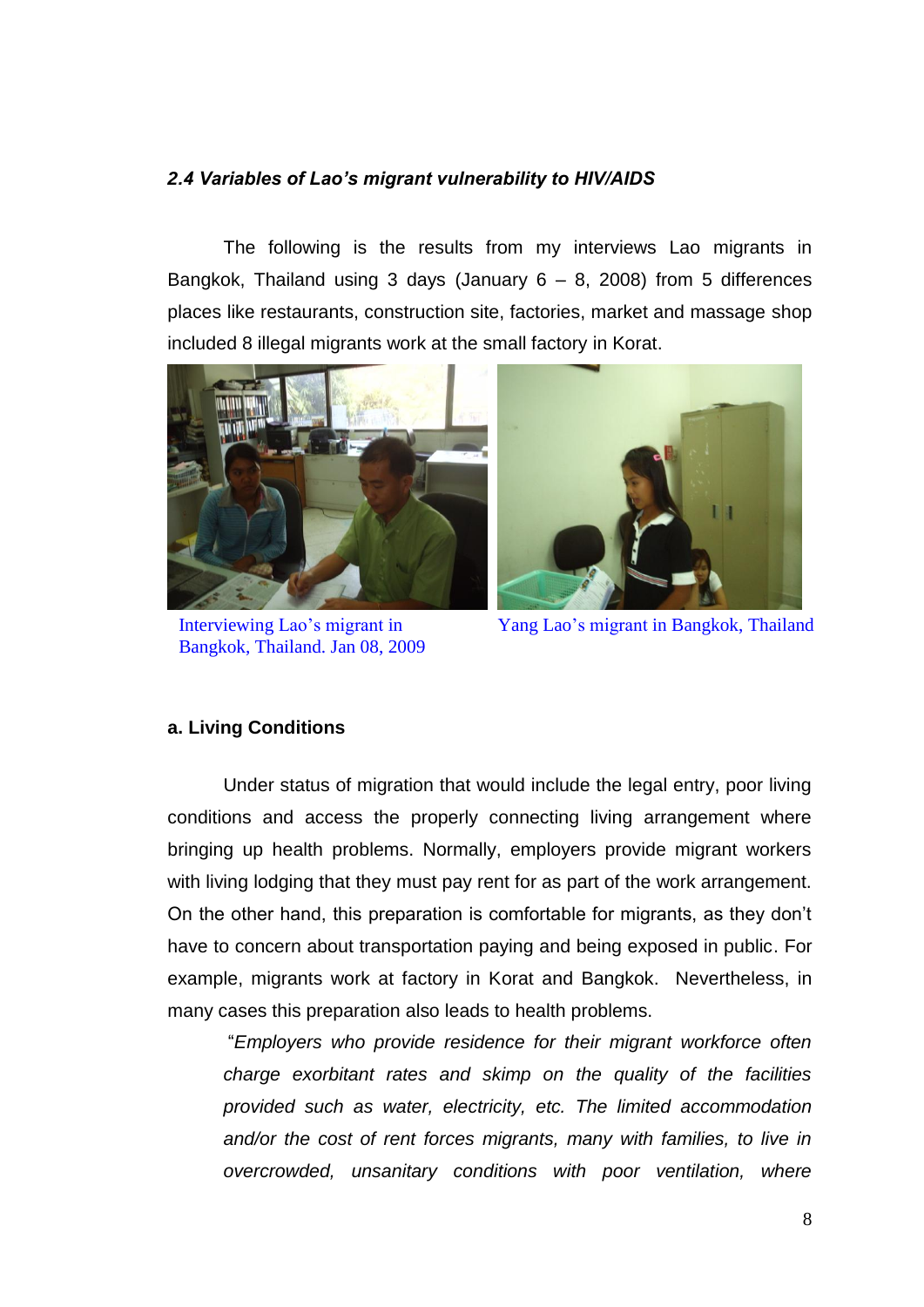*numerous people share a few toilets of poor quality, and may have limited access to clean water*".

(Raks Thai Foundation, 2005)

#### **Water and Sanitation:**

According to the result of interview Lao migrant worker who is work with construction site in Bangkok, Rangsit area. Most of working area of migrants is related to the low grade contact direct to the bad chemical substances or dirty materials and bad living conditions. The numbers of migrants living on construction sites is very danger, for example, eight to twenty workers are stay in the small sites, if up to one hundred or more at larger sites. One site surveyed had over one hundred people including family members living together on the site with only one toilet available. In many construction sites, mostly the migrants force water problem, because the water that provided for bathing and washing clothes is dirty, and often comes from a shallow well chemical on the site that may collect the run-off from construction.

*"Migrants working and living on plantations and in orchards, also regularly end up with skin diseases from bathing in streams and other water where pesticide residual collects".* (ANM, 2004)

#### **Environmental Conditions:**

Over-crowding and poor ventilation are common in the lodging area of migrant such as factories, restaurants or stay-in places. Migrants have reported that some factories have seven to twenty people living in a three and a half square meter room without windows; whereas other factories have hundreds of people living in rows of bunk beds in a single, open room on an upper floor of a dusty warehouse with only curtains separating them (RTF/CARE, 2004)

At construction sites, fishing ports, and slums, migrant communities are often exposed to effluent from industry or live over standing water, making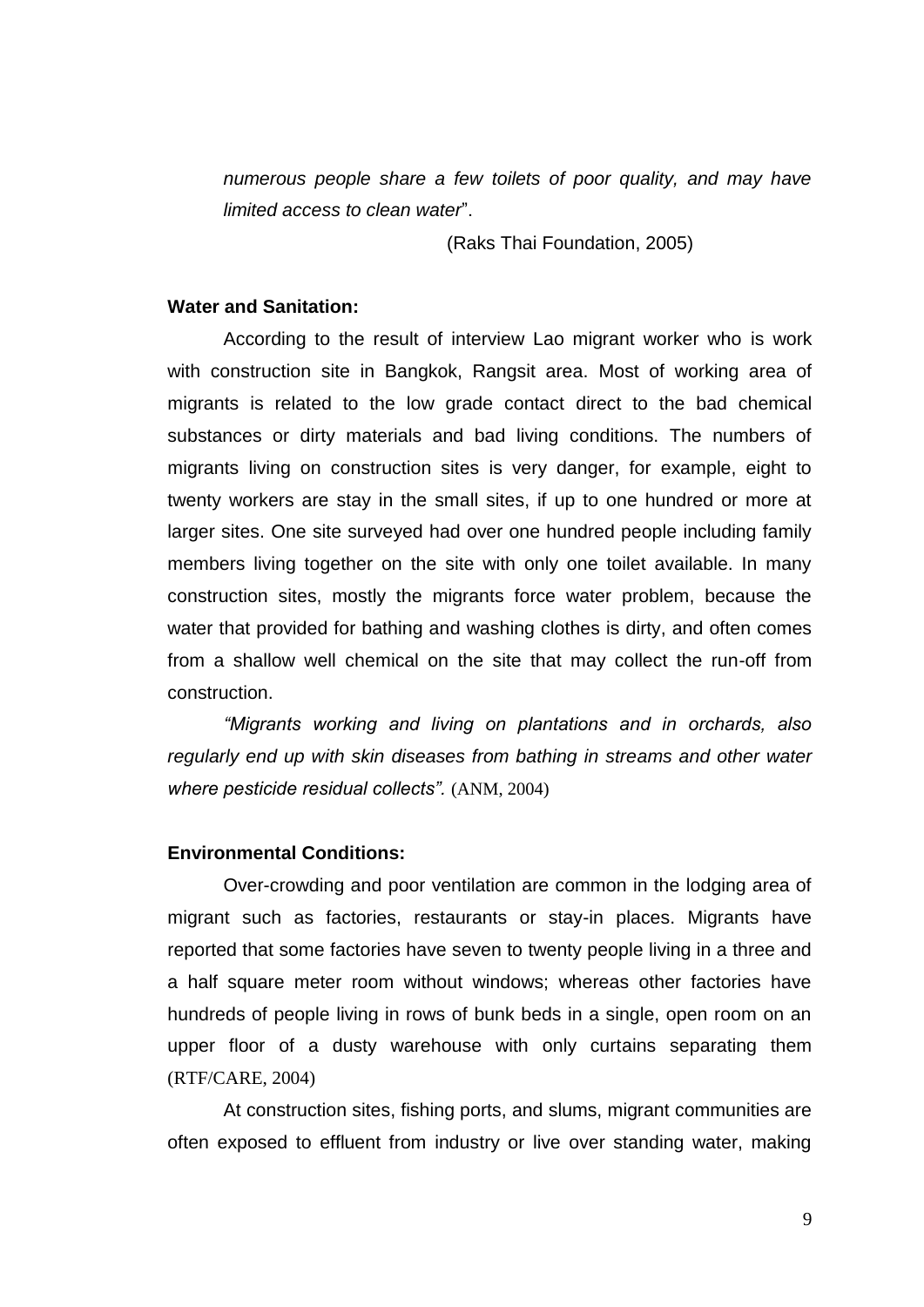them susceptible to flooding and mosquito-borne diseases, especially dengue fever.

Agricultural workers live on plantations where they work, usually in ramshackle or makeshift houses located deep in the orchard, adjacent jungle or remote areas. Employers rarely provide migrant workers mosquito nets, leaving agricultural workers responsible for purchasing nets. Although many migrants are aware that sleeping under a net can prevent malaria, conditions of nets vary and may have holes. (In one interview, a family used the mosquito net to catch fish as well.) Many migrant communities are strewn with garbage due to a lack of sanitation services, ignorance on the part of migrants, or because they are located in an area used as a garbage dump. This unsanitary environment can increase the presence of mosquitoes and breed flies, leading to increased rates of disease.

#### **Women in Service Industries**

Some of females have to work in the night club, bars, restaurant which commonly connection with the sex industry service. In karaoke bars, club and massage which have increasingly become a common venue for the sex industry, and in brothels, migrant sex workers will stay in the same location as their work. If it is a karaoke bar, the women will stay in the same room as the bar or an adjacent room where air quality is often stale from cigarette smoke, and in brothels it may be the same room where they provide sex services. Bathrooms, usually the same bathroom used by customers, are shared and are commonly in poor condition. At some of the residences where women work and live, the water provided is unclean, which may cause vaginal infections. (Information from interviews female who is working as prostitute on 06-07 January, 2009 Bangkok, Thailand)

Domestic workers, who primarily come from Laos, also have precarious living situations related to the nature of their job. As their workplace is in the employer's home, these young women are at the mercy of their employer's temperament and good will. They live in the same quarters as the family that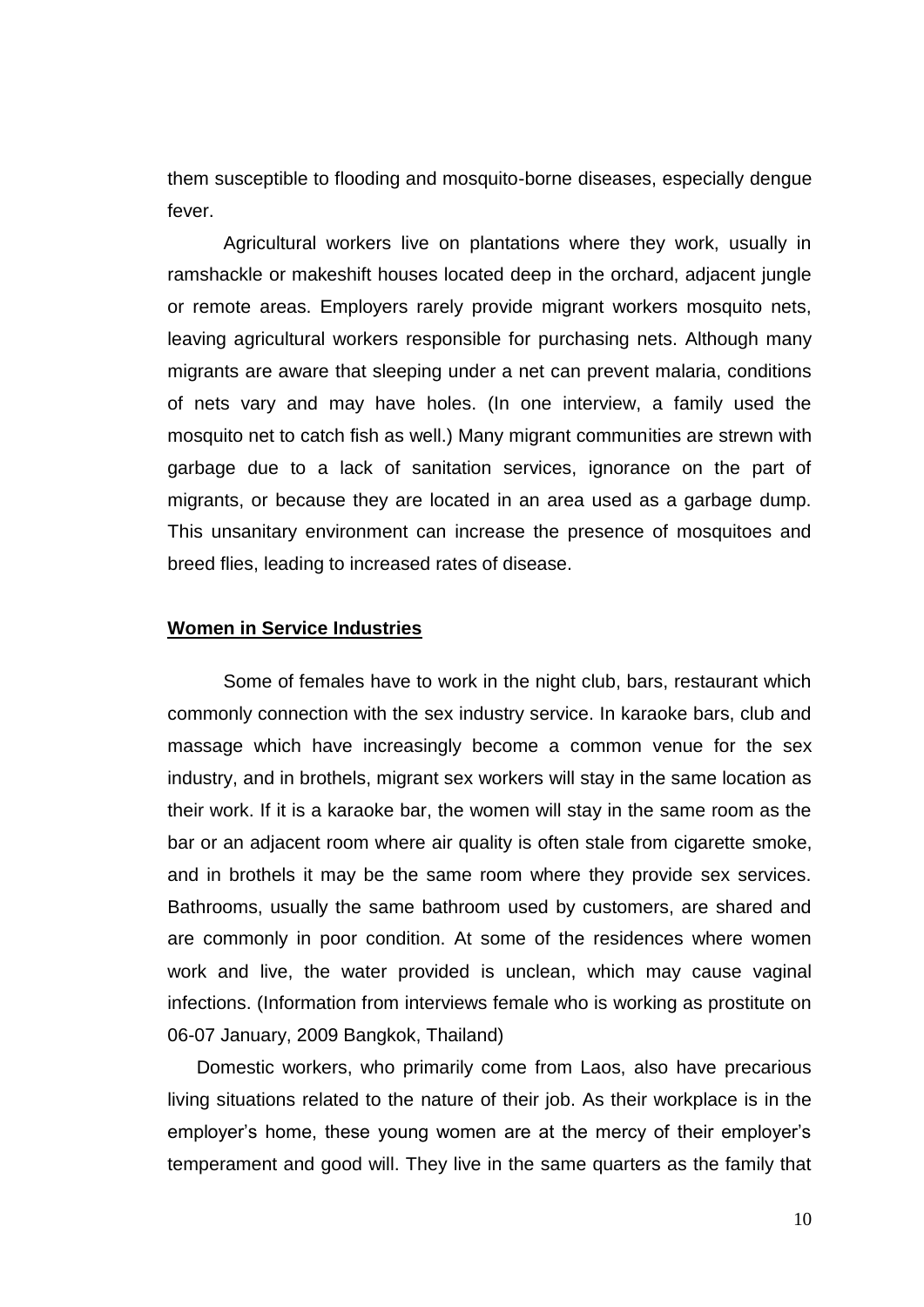employs them, and are usually, except under the worst conditions, given a small room, which they may have to share with other servants. At night, the employer may lock the room from the outside.

#### **b. Risk behaviors of Lao migrants in Thailand**

According to the Thai Ministry of Labor and Social Welfare that there are currently over 300,000 Lao workers working illegally in Thailand with more than 60% of that number are women and children, who are at very high risk of falling victims of transnational human trafficking because, since 2001, Thai officials have been able to rescue and return to Laos a mere 1,229 Lao children and women victims of labor and human trafficking. Thai officials further say their studies show most of the restaurants, night clubs and karaoke bars along the border between Laos and northeastern Thailand, often are fronts for prostitution businesses, creating a favorable condition for HIV/AIDS transmission. And prostitutes are mostly Lao women and girls (Ministry of Labor and social welfare, 2007).

"More than 15 interviewees are working at the night club and karaoke places, most of them are young women between ages 17-19 years old and never have sex before they came to Thailand".

Unprotected sex of Lao girls were deceived and forced with Thai guys with the worth payment of such high price up to 40,000 Thai Bath per person for first time (Virgin). Moreover, all of the Lao girls are illegal migrants. Therefore, they must follow the shop owner/agent everything to protect themselves and if not they will be jobless and returned to Laos or putting in police jail. Because all of them are from the poor families, their goals to come to Thailand are to earn money to support their family, sisters or brothers who needed helps in Laos, even their dreams to have a luxury house or car. As a result of that, they decided to sell their sex for money for themselves as well as their family and become prostitutes in Thailand. In addition, they also get more sexual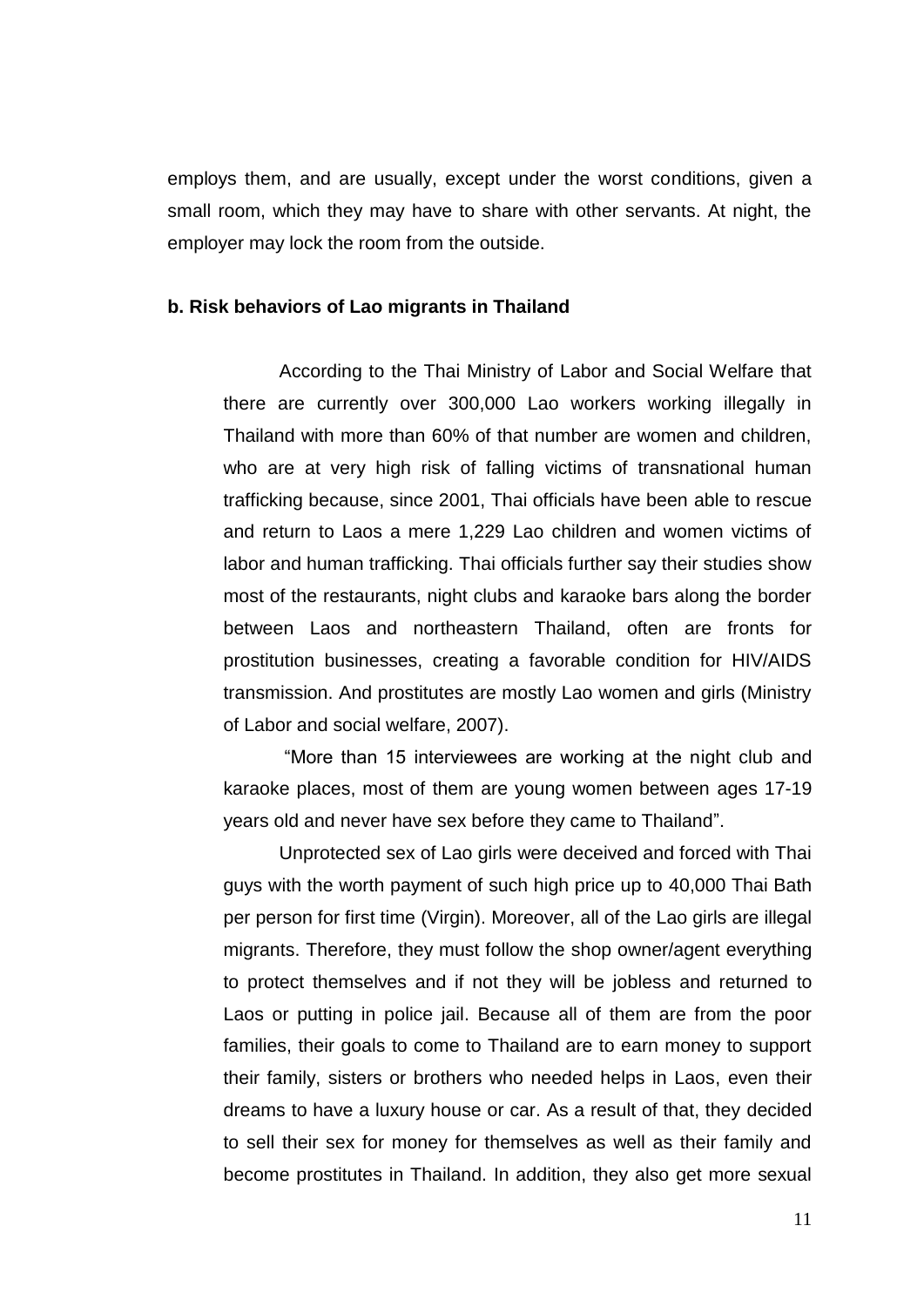violence such as forced sex, forced prostitution, sexual harassment and being deceived or forced to have unprotected sex.

*(Perception and experiences of sexual violence by female migrant sex worker from Laos in northeastern border areas of Thailand)*

"Lao's migrants are very high risk of HIV/AIDS from they work in Thailand. In Thailand, where more comprehensive data exists, migrant fishermen showed HIV infection rates as high as 9 percent. People living with HIV were returning migrants, as were 30 percent in Lao PDR"

(ASEAN-UN report cites need to step-up efforts on HIV prevention and ASEAN-UN finds migrants vulnerable to Aids, November, 2008).

#### **c. Knowledge about HIV/AIDS**

Information of HIV/AIDS in Lao PDR is not yet accessible everywhere, especially in the rural area. Mostly the program is focusing in the city and school because in the rural area has mostly ethnic minorities and they cannot speak Lao (women) for example/ Lao PDR has achieved a great deal with interventions for both in school and out of school youth. As mentioned the questions on HIV knowledge, access to prevention and services for target groups consisting of sex workers, military, police, truck drivers, electricity workers, and water pipe workers. 25% of all primary school children and 56% of secondary students nationwide received Life skills education on HIV/STI/Reproductive Health and Drug Use in 2005. They have been integrated into the curriculum in these subjects: "The World around Us", Population Studies and Biology. In addition, Lao Buddhist monks are developing a curriculum on Buddhist life skills, which is being piloted in 28 schools in Vientiane as an extra curricula activity. Youth participation is encouraged through the mass organization, the Lao Youth Union (LYU), which has representatives in all villages and is active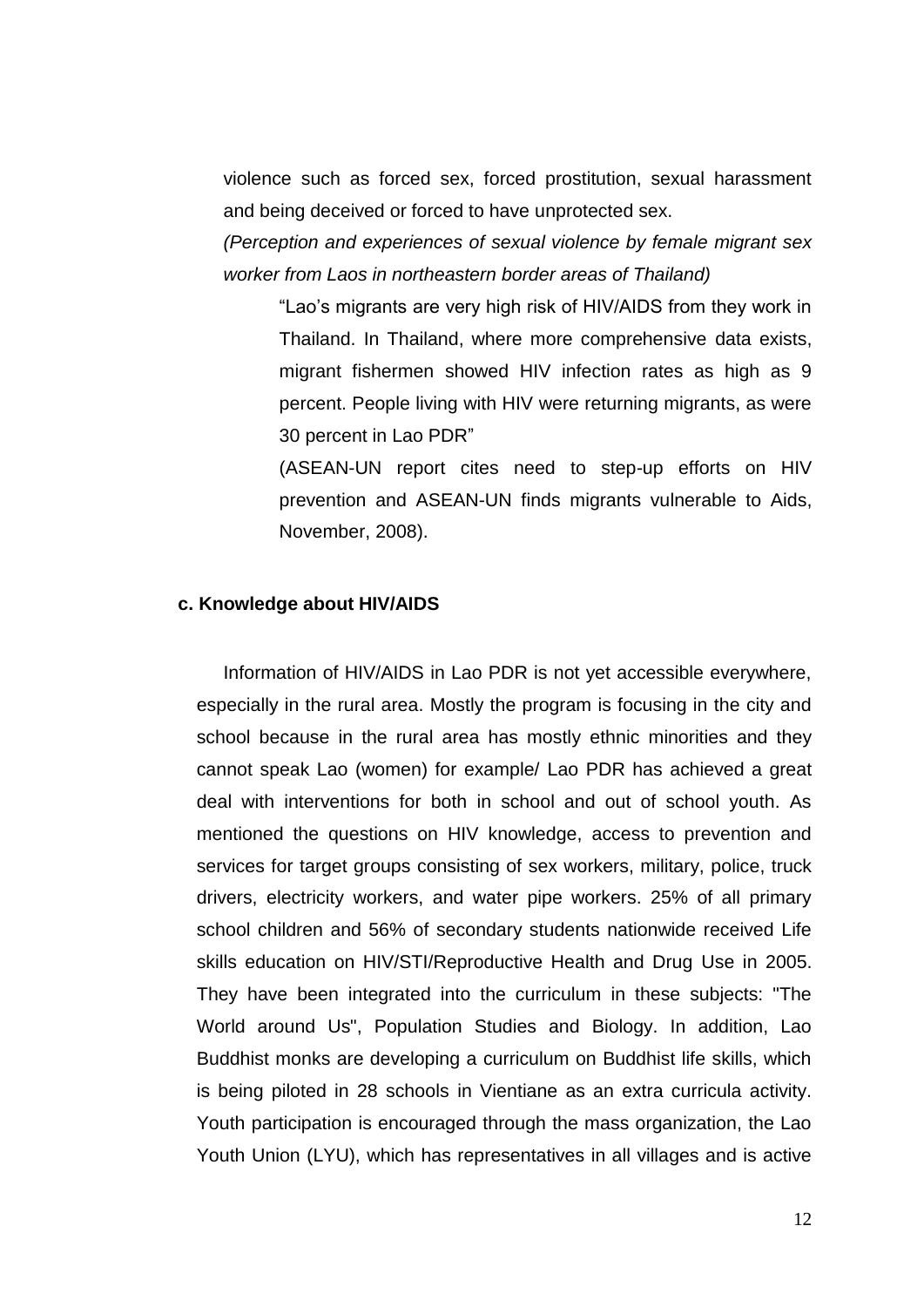in HIV prevention and care, as well as through youth volunteers working in the *Metta Dharma* Project and the Lao non profit organization, Lao Youth AIDS Prevention (Lao Youth Union, 2007).

I believe that some migrant may not be pay attention about HIV/AIDS before they come to Thailand, some might know about it but they don't care about it, for example, the case that I have interviews 7 females Lao migrants in Bangkok including one legal migrant worker and 6 illegal migrants workers and 8 females in Korat (all illegal). One female said that before she came to Bangkok, she already heard about HIV/AIDS and she knew if who got HIV/AIDS will die. But in her case there was no choice because she is working with massage shop and her goal is money. On the other hand, she said no one not die, everybody have the day of birth and the day of die depend on long? Short? In addition, most of migrant that I have interview are lack of knowledge of HIV/AIDS and not access to health care services. For example, before came to Thailand they did not knew about HIV/AIDS and information of HIV/AIDS protection. Beside of that their living condition in Thailand is very poor such as migrants have reported that some factories have seven to twenty people living in a three and a half square meter room without windows; whereas other factories and construction site have hundreds of people living in rows of bunk beds in a single, open room on an upper floor of a dusty warehouse with only curtains separating them. Furthermore, some migrant work as prostitutes and unprotected sex, the Lao workers finds that the risk of HIV/AIDS is higher in Thailand than in Lao. Modernized and more developed entertainment places and activities, combined social bonds help explain the higher HIV/AIDS vulnerability for Lao workers in Thailand. The Lao workers groups who are high risk of HIV/AIDS are sex workers such as Bar, Karaoke, nightclub and massage. In some cases, especially involving female Lao workers, trafficking and forced sex labor contribute to their risk. Because at present the number of people infection of HIV/AIDS in Thailand is too high. For instance, the news in January 18, 2009 report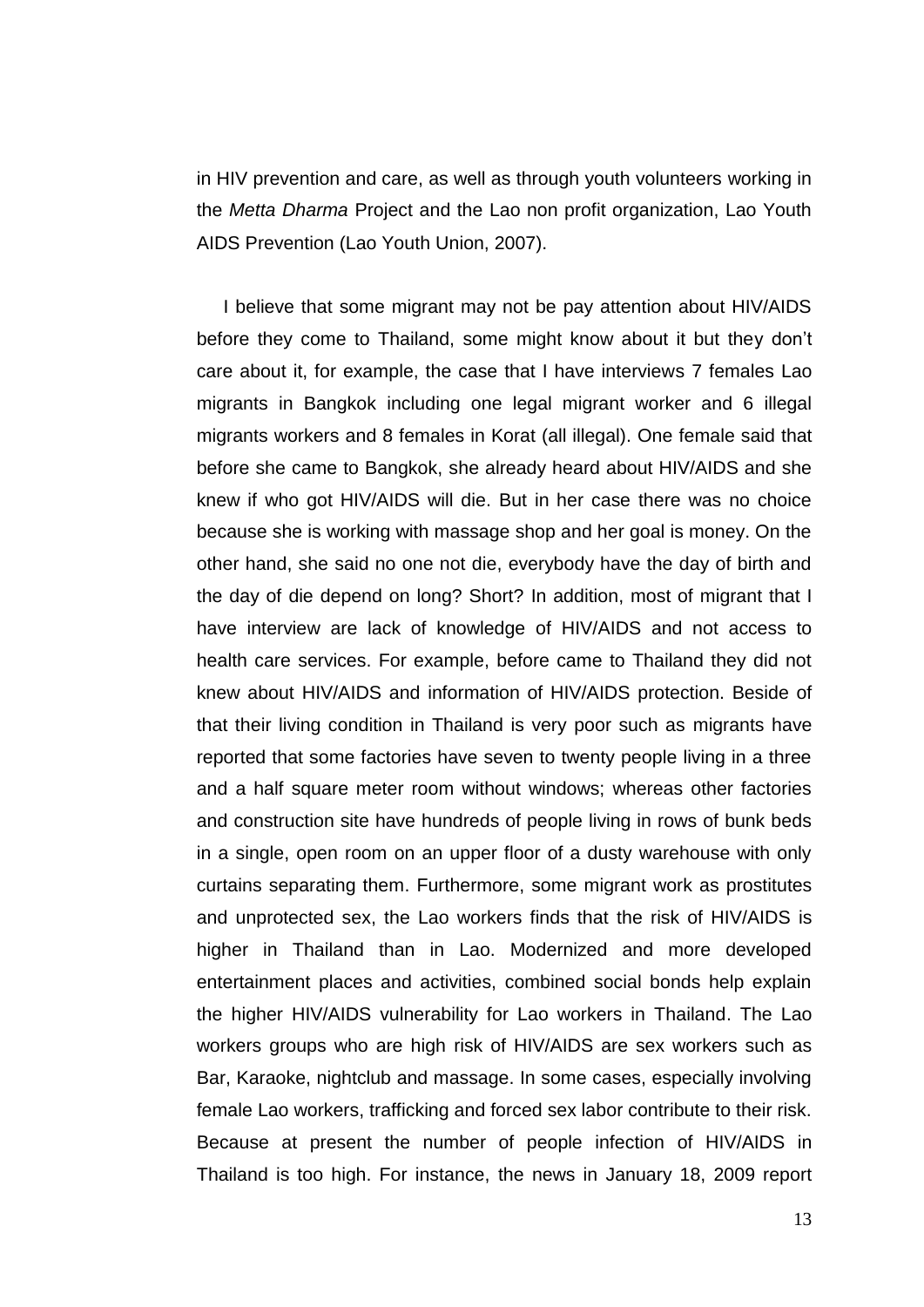that the total of people infect of HIV/AIDS in Thailand is 1,000,000 people; living with HIV/AIDS is 330,000 peoples and already passed a way more than 100,000 people.

The Government of Thailand has cooperated with the stakeholders and tries to give the knowledge of HIV/AIDS and STI to migrant workers in Thailand. But I think it cannot go though to people who are illegal migrants and some of them know but they don't practice it, for example, many migrants are pregnant. In the Philippines, 35 percent of registered people living with HIV were returning migrants. In Laos, the figure reached 30 percent (ASEAN-UN report cites need to step-up efforts on HIV prevention and ASEAN-UN finds migrants vulnerable to Aids, November, 2008).

### **d. Access to healthcare services**

#### **Limited Access:**

*"As part of the registration in 2004, the Thai government required all migrants requesting work permits to purchase health insurance. The policy also allowed all registered migrants, including unemployed migrants, family members and dependents, inclusion under the Thai Universal Coverage System. As mentioned previously, this system provides treatment for the majority of health problems under a flat fee of 30 Baht per service. For coverage under this scheme, migrants are required to take the health exam, which costs 600 Baht per person, and then they must pay a fee of 1,300 Baht for the insurance. Unlike the work permit, there is only one fee rate. Although employers forward money for their employees to pay these fees, which is then deducted from their wages, the expense is a financial burden for most migrants. As a result, only limited numbers of those without employers, and only a fraction of family members or dependents have obtained health insurance".* 

(PHAMIT (Prevention of HIV/AIDS Among Migrant Workers in Thailand) Project and Raks Thai Foundation, 2005)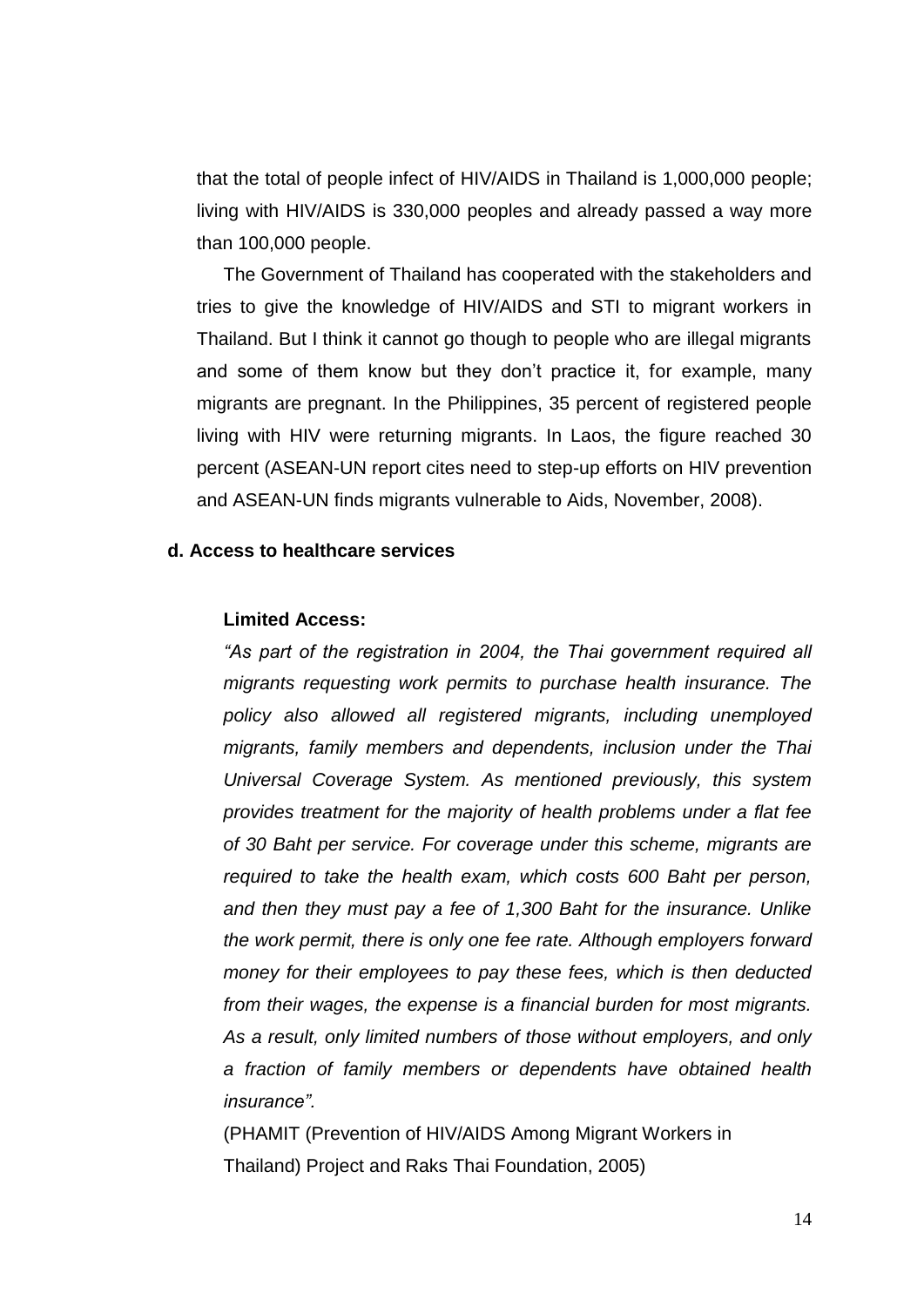Legally, registered migrants have right to access the insurance certificate of "30 Thai Bath Health Care Service" thus covered all the necessary standard of health care that the location of providers frustrates their ability to conveniently access services and validated in specific habitants area only. One consideration is that registered migrants have equal service like Thai citizen; migrants can only receive the flat 30 Baht fee at the sole health provider assigned to them. The location of this assigned provider in relation to a migrant's place of work or residence may be inconvenient or far away, adding the complication and expense of transportation. As service hours usually coincide with work hours, migrants must also sacrifice time from work, which is accompanied by a deduction from their wages. Some migrants are registered at border areas under the "Pink colored card" system. If these migrants move to another part of the country, they are unable to use their health insurance card in the new location. Mobile occupations also suffer the same problem, most notably fishermen, who are assigned to a provider at their port of origin, which they may return to only periodically. According to the report from 15 illegal migrants said that they have no chance to access to free health care services as 30 baht.

#### **Migrant under Considerations of ID status:**

Another issue that impinges upon the ability to fully receive benefits granted through the health insurance scheme is the fact that many employers withhold migrants' ID cards, giving migrants an insubstantial photocopy, as a way to ensure that they don't leave or change employers. Without their ID cards, migrants are subject to arrest and are unable to receive the benefits of their health insurance. This effectively restricts migrants' freedom of movement and makes migrants reliant upon the employer to provide transportation, or to allow them to seek treatment in the first place.

There is also uncertainty on the part of health providers as to what the legality is of providing services to undocumented migrants. It is clear that all health providers are bound by duty to provide emergency health services to all people, including undocumented migrants. What is unclear to health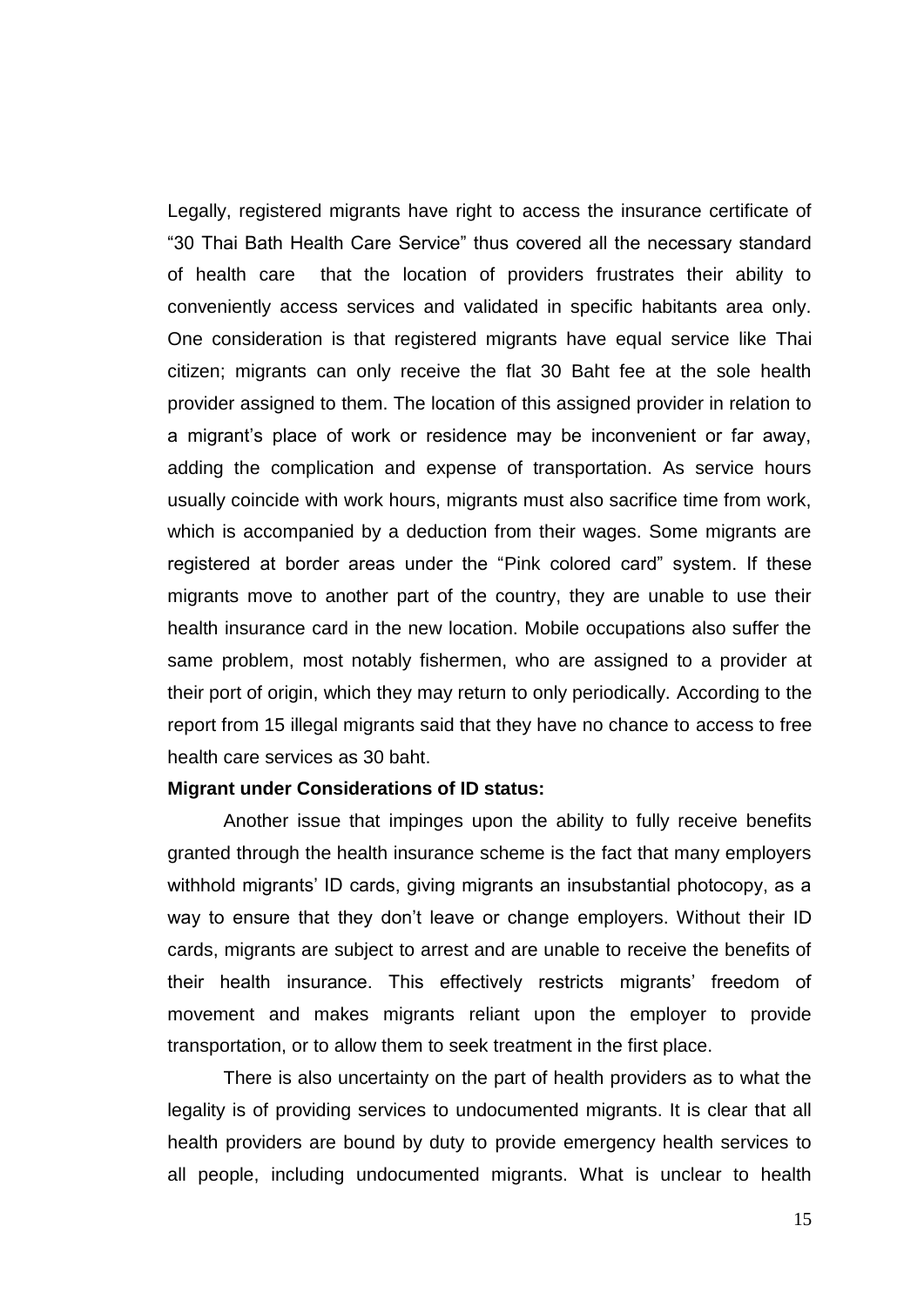providers is whether they are obligated to report undocumented migrants to the police once they have been treated. This brought problems to the health care of migrants which could not come to the Public Health Care Service center because they were subjected to be arrested when they were found.

#### **3. Health and human rights status of migrant population**

The Lao migrants in Thailand have to work such hard and low grade condition where the normal Thai people unlike it such as the construction site, agriculture, factories, bar and karaoke as their situation of illegal migration status, they have to endure unsafe working conditions with long hours working and getting too low wages. They have to live in the smaller housing and crowded with poor sanitary facilities and poor condition to absorb education opportunity and healthcare services. Serious health problems arise such this condition including malaria, diarrhea, respiratory tract infections, tuberculosis, sexually transmitted diseases and HIV/AIDS.

Lao officials believe that the HIV/AIDS epidemic is in a rising trend, especially from Lao migrant workers event the number of HIV/AIDS positives is less than 2% of the total number of people screened. This situation has increasingly flowed from rural to urban areas, combined with the fact that more and more young Lao leave home to sneak across the border into Thailand and illegally work there, mostly women who are often deceived into prostitution. As a high-ranking Lao official statements as many risk factors contributing to the rise of HIV/AIDS infection are mostly from the migrants who are from the remote area and low absorbing information about HIV/AIDS and their condition spreading to urban, as well as from abroad into our country and vice versa.